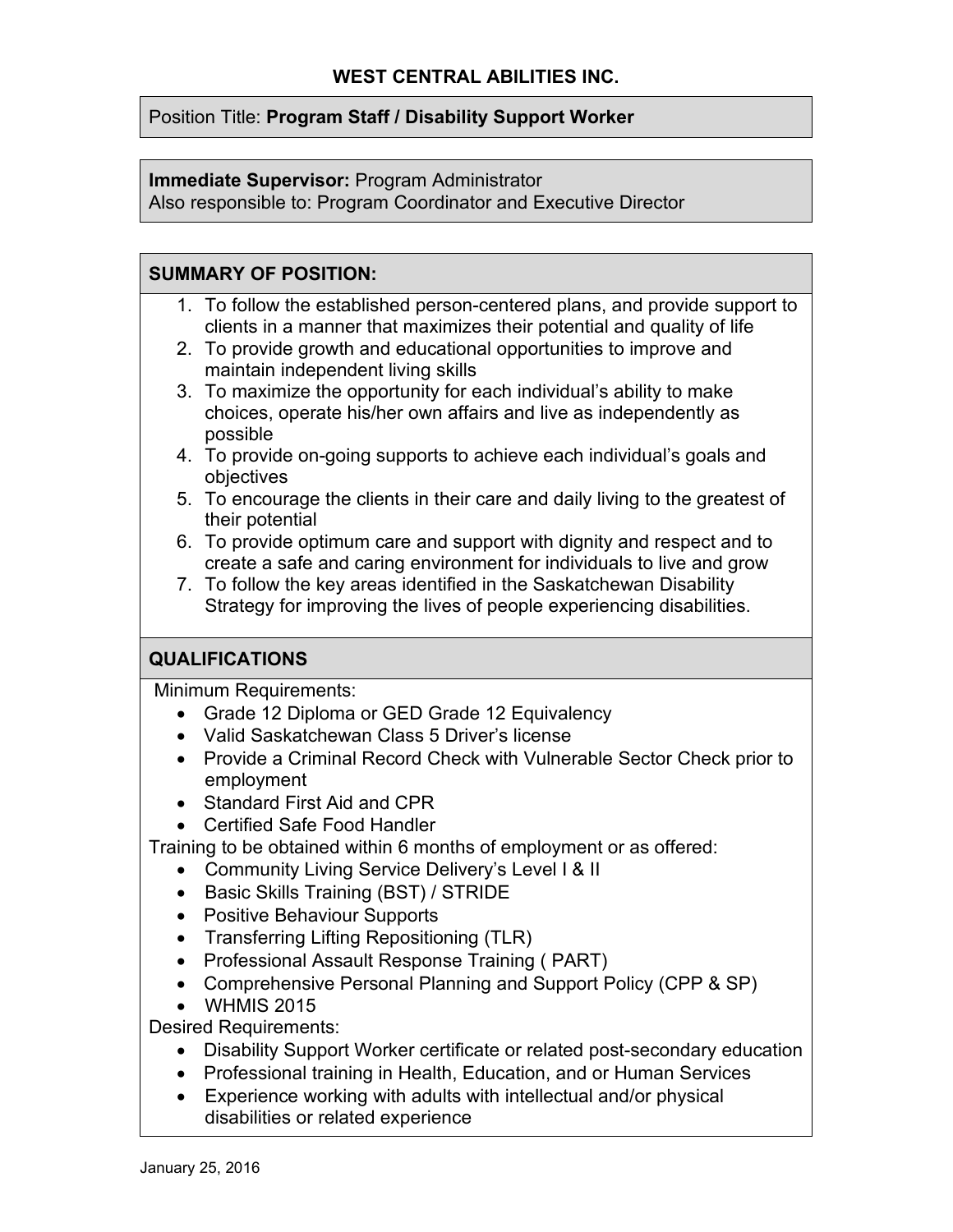### **SKILLS**

| $\mathbf{1}$ . | Displays a positive attitude and belief that persons with disabilities have |
|----------------|-----------------------------------------------------------------------------|
|                | the right and responsibility to define and pursue their life choices, and   |
|                | pursue active participation and involvement in the community.               |
| 2 <sub>1</sub> | Ability and willingness to effectively communicate verbally and in writing  |
|                | with team members, and when directed with the family/guardians,             |
|                | support personnel and Community Living Service Delivery                     |
| 3.             | Acts as a mentor and positive role model and establishes and maintains      |
|                | effective interpersonal relationships                                       |
| 4.             | Recognizes and intervenes with solutions when an individual or group        |
|                | behaviour or appearance conflicts with reasonable community                 |
|                | standards and expectations.                                                 |
| 5.             | Identifies triggers and performs respectful intervention techniques if an   |
|                | individual is exhibiting harmful/dangerous behaviors.                       |
| 6.             | Demonstrates dignity and respect when dealing with others, following        |
|                | agency policies, procedures and trainings.                                  |
| 7.             | Conducts duties in a mature, fair, consistent, and caring manner            |
| 8.             | Must be a proven self-starter. This will be displayed by initiating and     |
|                | performing additional jobs and tasks that are within the scope and ability  |
|                | of the employee, and as they become aware of such needs                     |
|                |                                                                             |

- 9. Ability to work effectively as a team member and/or independently
- 10. Ability to organize and achieve responsibilities and duties with minimal supervision, and or independently

## **EFFORT**

#### Mental:

- 1. Interest in working with people with an intellectual disability<br>2. Demonstrates cooperation, teamwork, energy, and optimisn
- Demonstrates cooperation, teamwork, energy, and optimism
- 3. Addresses unexpected situations (i.e. harmful or dangerous behaviours)
- 4. Consistently applies observation skills
- 5. Applies specific solutions suitable to specific individuals and their established programs
- 6. Continual coaching, and motivating participants based on established programs
- 7. Multi-tasks and experiences interruptions
- 8. Accepts responsibility for actions
- 9. Understands the opportunities and options available to persons with disabilities; plus, demonstrates cultural and ethnic sensitivity.

### Physical:

- 1. Demonstrates physically demanding jobs when coaching clients or completing facility care and upkeep
- 2. Handles some equipment and appliances
- 3. Participates in physically demanding leisure activities with clients
- 4. Provides physical care following set client care programs
- 5. Lifting items or individuals independently or as part of a team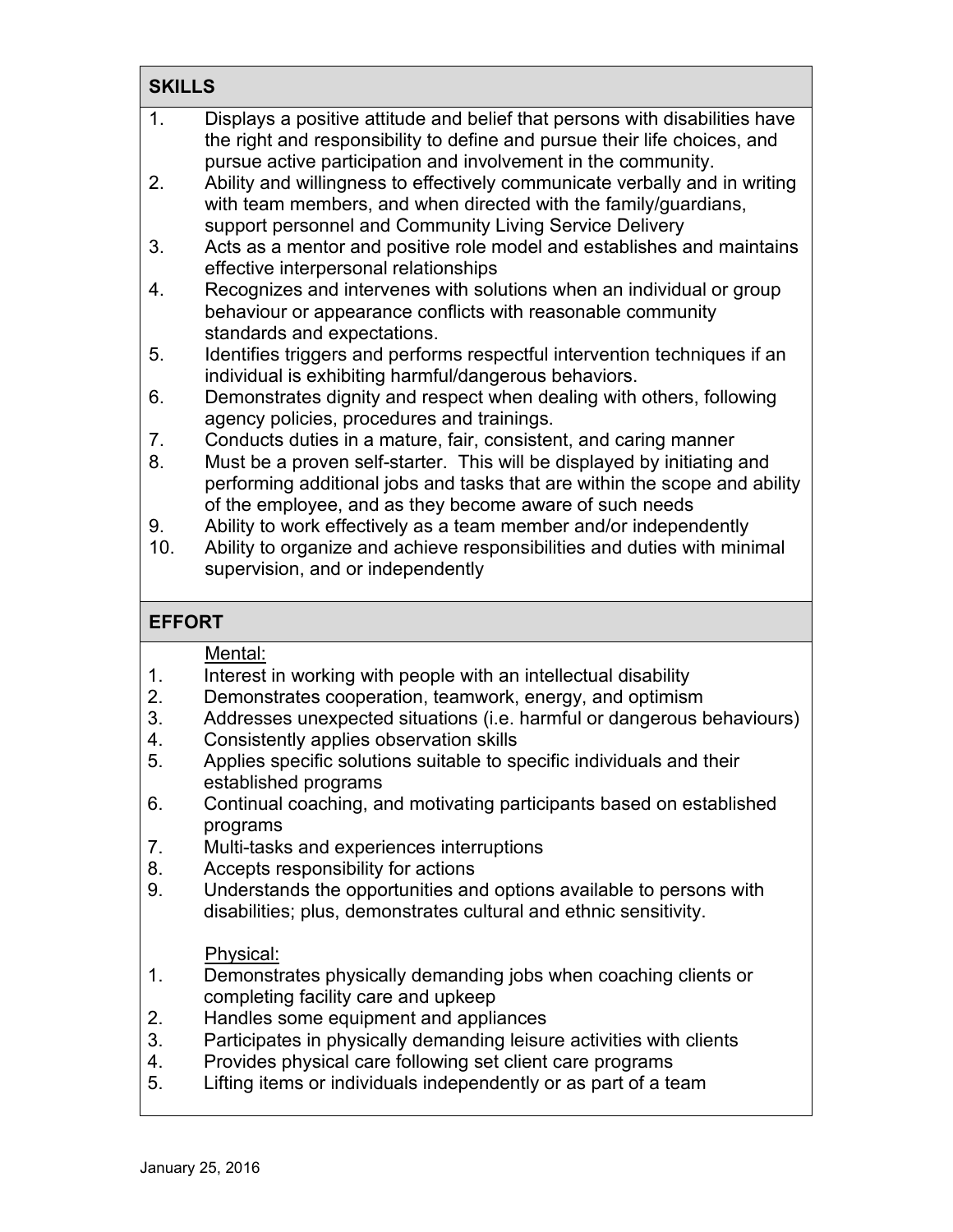### **HOURS OF WORK:**

Approximate hours of work are Monday – Friday generally between the hours of 8:00am – 4:00pm. Hours are flexible and subject to change based on program needs.

# **RESPONSIBILITIES and DUTIES:**

Program Staff/Disability Support Worker responsibilities and duties include, but are not limited to:

Agency:

- 1. Upholds professionalism and maintains individual and program confidentiality and adheres to all agency policies and procedures
- 2. Has a basic understanding of relevant, general and organization specific policies, procedures, operational protocols, legislation, professional codes of ethics and guidelines, and other practice guidelines.
- 3. Plays an active role in the agency's team, by maintaining effective communication, relationships, and problem solving
- 4. Works in cooperation with community partnerships
- 5. Works in cooperation with support agencies in providing services to individuals (i.e.: CLSD, SACL, Mental Health, etc.)
- 6. All communication and actions within the agency or regarding the agency will be done in a positive, proactive and professional manner, and shall be done so in accordance with privacy laws
- 7. Communicates information in a professional manner to families/guardians or responsible support members or agencies in the absence of the Management Team
- 8. Provides oral and written reports as requested and communicates individual needs to relieving worker and reports regularly to the Management Team as to the welfare of the participants, happenings in the home or program, incidents and accidents
- 9. Reads and completes all required paperwork/documentation at the beginning and end of each shift to remain current on changes as they arise and keeps files and records up to date, accurate and legible.
- 10. Makes self available and responds to emergency needs as required 11. Refers problematic performance issues as appropriate
- Refers problematic performance issues as appropriate
- 12. Maintains a personal education standard consistent with the needs of the agency and individuals served by attending and participating in staff meetings, trainings or other meetings as assigned by management
- 13. Assists in the orientation process of new staff as assigned

# Participant:

Act as a role model and mentor to assist individuals to develop to their maximum potential by:

- 1. Providing a positive atmosphere which is conducive to the emotional and physical well-being of the participants
- 2. Providing guidance in daily living and leisure activities and making effective use of leisure time
- 3. Suggesting new approaches/programs for clients, to the Management Team as appropriate and may participate in individual's person centered planning with the treatment team, families/guardians and individual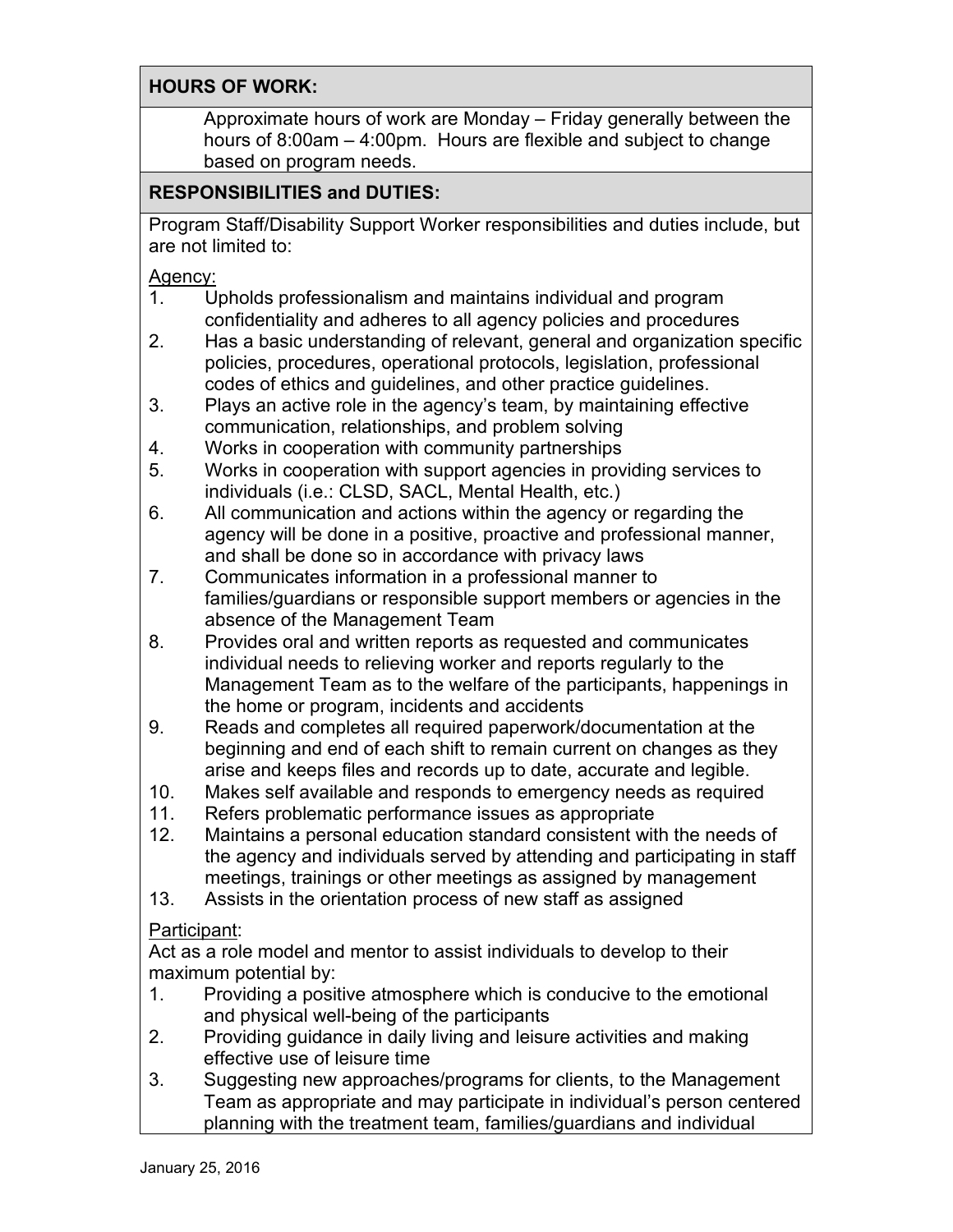| $\overline{4}$ . | Helping clients to become comfortable with and utilize appropriate                                                                             |
|------------------|------------------------------------------------------------------------------------------------------------------------------------------------|
|                  | community resources                                                                                                                            |
| 5.               | Teaching clients to identify and practise good safety skills at home, at<br>work, and in the community                                         |
| 6.               | Identifying problems and teaching individuals how to deal with problems                                                                        |
|                  | or coordinating involvement of appropriate support networks if                                                                                 |
|                  | necessary                                                                                                                                      |
| 7.               | Assisting in the implementation and monitoring of program interventions                                                                        |
|                  | as developed by the Management Team and/or Medical Professionals                                                                               |
| 8.               | Monitoring and assisting individuals to identify medical needs and                                                                             |
|                  | reporting to appropriate persons at appropriate times and may attend                                                                           |
| 9.               | participant medical appointments with Residence Manager as required<br>Providing medication assistance including storing, administering and    |
|                  | documenting the use of medication in accordance with medication                                                                                |
|                  | policies and procedures and ensuring medical intervention, directly or                                                                         |
|                  | through referral, for situations such as pain, injury, illness, etc.                                                                           |
| 10.              | Operating medical equipment according to participants' needs                                                                                   |
| 11.              | Depending on clients' abilities, uses a variety of techniques to                                                                               |
|                  | communicate which may include pictures, tactile prompts, and sign                                                                              |
|                  | language                                                                                                                                       |
| 12.              | Providing and teaching physical and/or personal care to clients as<br>necessary which may include but is not limited to bathing, transferring, |
|                  | toileting, dressing, oral hygiene, hair care, peri care, finger and toe nail                                                                   |
|                  | care, etc. and any other task necessary to promote the well-being of the                                                                       |
|                  | resident                                                                                                                                       |
| 13.              | Assisting with meal planning, preparations and serving meals, ensuring                                                                         |
|                  | clients have well balanced diets, taking into consideration                                                                                    |
|                  | personal/medical preferences and good nutrition and health                                                                                     |
| 14.              | Welcoming friends and/or family when they visit                                                                                                |
| 15.              | Orientating new clients to the agency and community where appropriate                                                                          |
| Programs:        |                                                                                                                                                |
| 1.               | Assists in planning client schedules, development and facilitation of                                                                          |
|                  | formal programs, and development of community outings, and volunteer<br>opportunities on a weekly basis                                        |
| 2.               | Assists in development of community opportunities and recreational                                                                             |
|                  | activities by actively seeking partnerships within the community that                                                                          |
|                  | meet individual's goals and objectives.                                                                                                        |
| 3.               | Schedules and organizes weekly duties and functions within program                                                                             |
|                  | guidelines and individual needs                                                                                                                |
| 4.               | Provides instruction and support to clients in functional skill                                                                                |
|                  | development, Person Centered programs, and career planning                                                                                     |
| 5.               | Observes and documents all required information regarding client well-<br>being, progress, programs, equipment, etc.                           |
| 6.               | May pursue job, recreational, and volunteer prospects, connections, and                                                                        |
|                  | referrals for possible opportunities and contacts for participants                                                                             |
| 7.               | Assists in developing budgets, proposals, etc. for special occasions and                                                                       |
|                  | social activities                                                                                                                              |
| 8.               | Tracks programming supplies and submits requests for resources                                                                                 |
|                  | needed                                                                                                                                         |